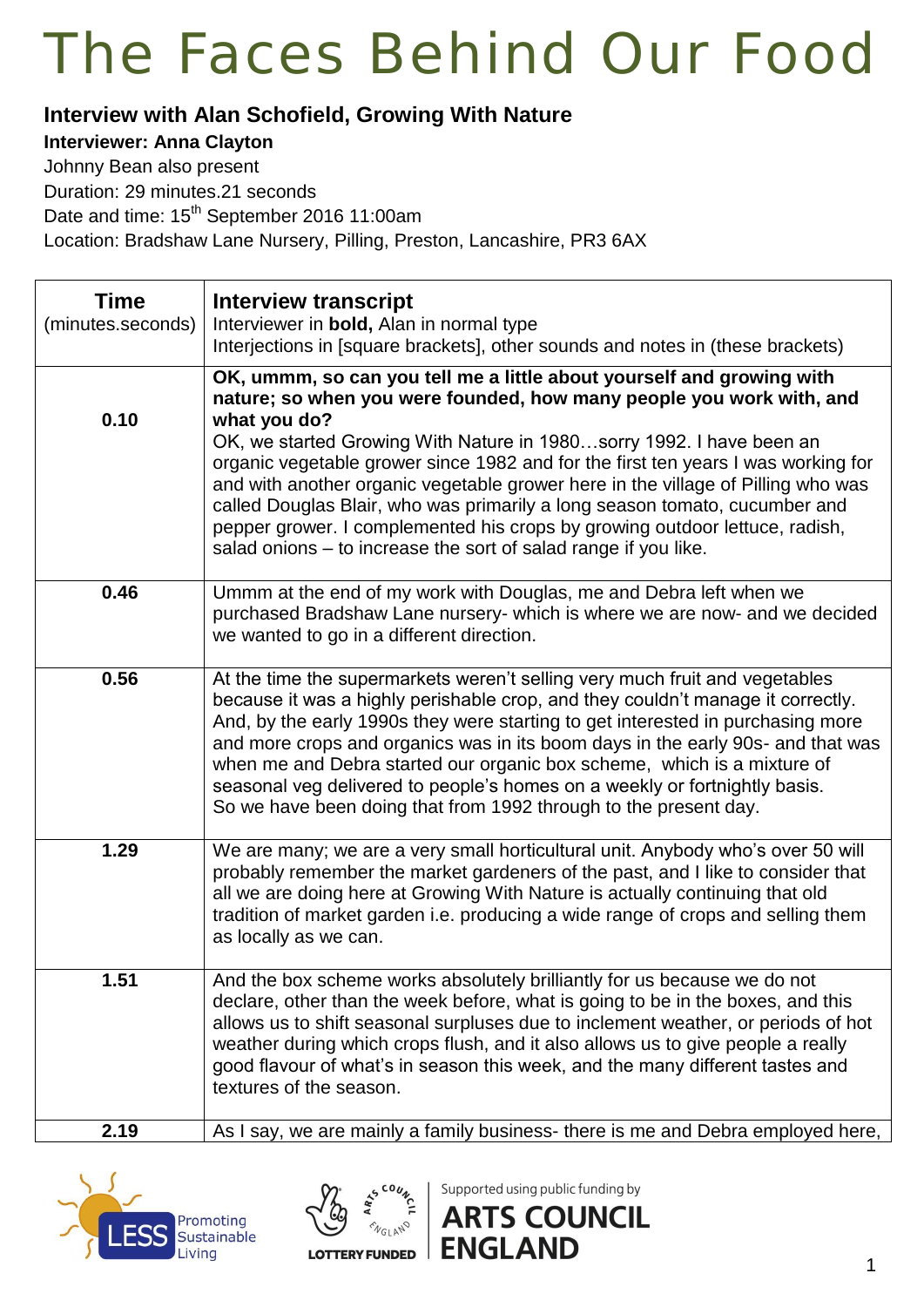|      | our son Christopher is employed here and our grandson works for us during the<br>summer when he is not at university. We have two other part timers who work for<br>us - Sue and Jonathon - and then we also have a volunteer day, every<br>Thursday. And we attract volunteers mainly from all over the North West. [OK,<br>thank you].                                                                                                                                                                                                                                                                                                                                                                                                                                                  |
|------|-------------------------------------------------------------------------------------------------------------------------------------------------------------------------------------------------------------------------------------------------------------------------------------------------------------------------------------------------------------------------------------------------------------------------------------------------------------------------------------------------------------------------------------------------------------------------------------------------------------------------------------------------------------------------------------------------------------------------------------------------------------------------------------------|
| 2.39 | And so, what key events have led to you growing organic veg in Pilling?<br>Are there any moments that stand out for you?<br>When I was starting off in agriculture, which is basically as soon as I left school in<br>the mid-1970s, agriculture was undergoing quite a chemical revolution. And I<br>worked on a lot of farms that were starting to use chemicals whereas maybe they<br>had never used them before, and I just felt there had to be a different way, other<br>than using some of these chemicals. Which again, in the mid-1970s, were not as<br>specific or as target or as crop-target specific as they are today, and did an awful<br>lot of environmental damage which organisations like Greenpeace and Friends of<br>the Earth in the day were starting to pick up. |
| 3.30 | Ummm I was very fortunate in the fact that at the time, after leaving school, I was<br>working in Devon, and I met a character called Mark Purdey, who was one of the<br>first commercial organic farmers in the UK. And Mark took me under his wing,<br>showed me around his farm, and showed me how he did things differently. And<br>it's on that very strong foundation that I came back to Lancashire ummm in the<br>early 80s and actually hooked up with Doug Blaire, who was again one of the<br>pioneer organic vegetable growers in the UK and I have not looked back since. I<br>have never, I neverAll my vegetable producing career, I have always grown<br>organically. So we have been growing organically now for 36 years. [OK].                                         |
| 4.12 | So for people who maybe don't know what organic means or is, can you<br>briefly summarise<br>99.9% of our food these days is produced with some form of chemical assistance<br>or another. So whether it be highly soluble chemical fertilisers that are just<br>designed to feed the plant and do not take any account of the soil life. Whether it<br>is a pesticide which kills all the pests obviously, or an herbicide which is there for<br>killing weeds. We use none of these. We use completely different approaches.                                                                                                                                                                                                                                                            |
| 4.45 | To an organic grower the soil is our most important asset. And it is a living,<br>breathing entity and as such, needs all of the things that life requires. So it needs<br>feeding, it needs aerating, and this we do very gently with different machines<br>than conventional farmers will use. When it comes to keeping the weeds down,<br>we either use stale seed beds which mean we prepare the ground well-ahead of<br>time and get a weed strike using either hoes or tractor-braced machines or even<br>a flame gun. Or we will use biodegradable corn starch mulch which we lay on the<br>soil surface and then plant through. And this helps us get over many of the<br>weeds.                                                                                                  |
| 5.26 | As regards many of the pests, a lot of them are aerial and so we will use crop<br>covers- known as crop fleeces. These are very very light weight, white, woven<br>materials that we literally lay over the crop. And as the crop grows and develops<br>it literally pushes the fleece up. But it prevents things like green fly and cabbage                                                                                                                                                                                                                                                                                                                                                                                                                                              |





Supported using public funding by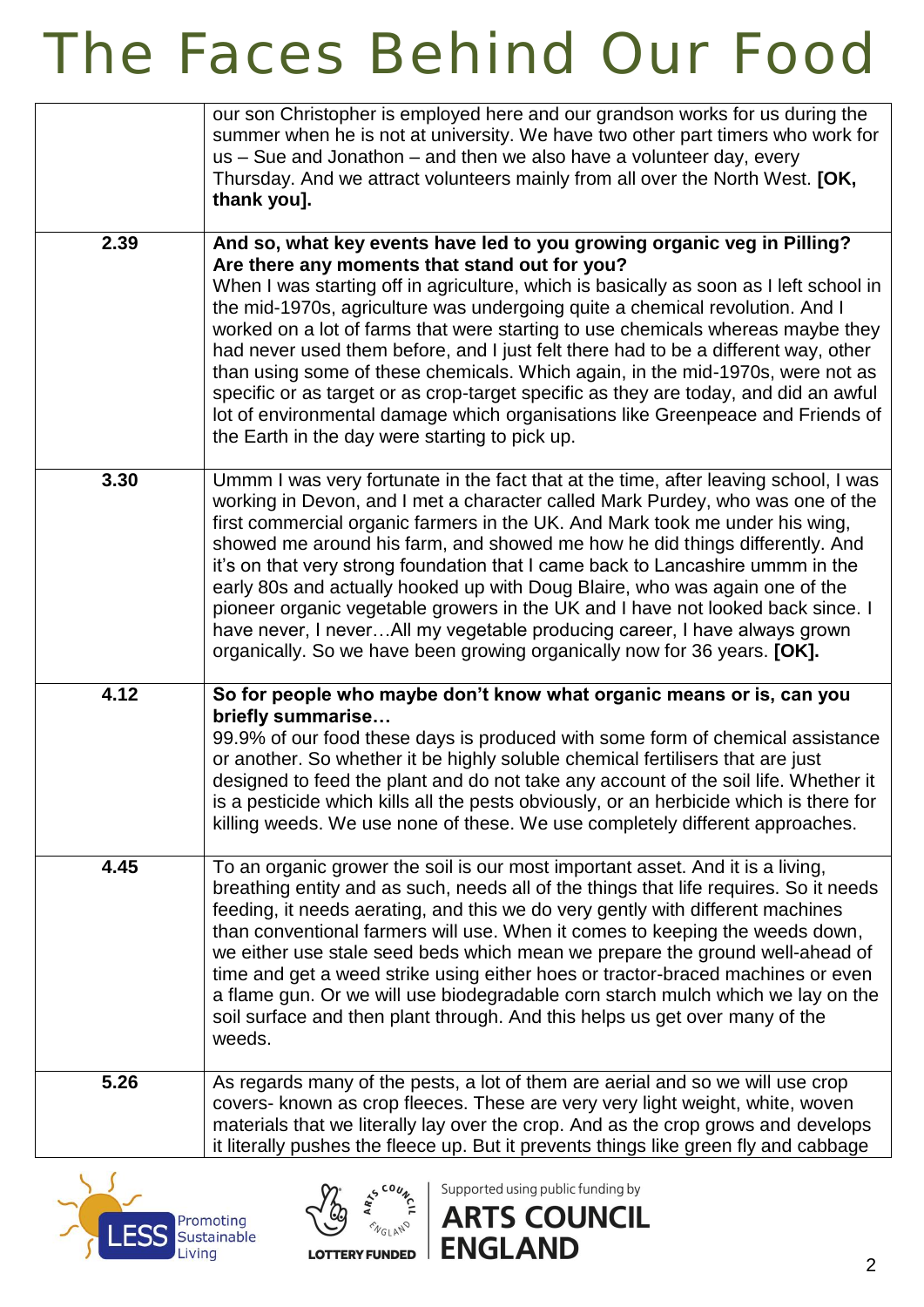|      | white butterflies laying their eggs on the crops, and so we don't get invaded by<br>caterpillars, we don't get green fly outbreaks.                                                                                                                                                                                                                                                                                                                                                                                                                                                                                                                                                                                                                                                                                                                                                                                                                                                                                                                                                                                                                                                                                  |
|------|----------------------------------------------------------------------------------------------------------------------------------------------------------------------------------------------------------------------------------------------------------------------------------------------------------------------------------------------------------------------------------------------------------------------------------------------------------------------------------------------------------------------------------------------------------------------------------------------------------------------------------------------------------------------------------------------------------------------------------------------------------------------------------------------------------------------------------------------------------------------------------------------------------------------------------------------------------------------------------------------------------------------------------------------------------------------------------------------------------------------------------------------------------------------------------------------------------------------|
| 5.54 | And then when it comes to the fertility, for our crops we grow what is known as<br>green manures. We are a vegan, organic holding here which means we don't<br>use any animal products, or any animal manures in our growing system. And I<br>started this when, in the late 90s, when BSE was first heard about. I was very,<br>very frightened that whatever it was that was causing mad cow disease, or BSE<br>as it became known, ummm could have been transmitted from the animal to a<br>human being via its manures. And again, no matter how clean you are, if you are<br>using animal manures there is a potential risk of cross contamination.                                                                                                                                                                                                                                                                                                                                                                                                                                                                                                                                                             |
| 6.37 | So we withdrew all animal manures and moved on to a system of green manures<br>and making our own compost. And so, inside the polytunnels, the fertility is there<br>is based upon our own compost. Out on the field it is based upon green manure<br>crops which are crops like nitrogen fixing clover crops- and we grow 3-4 different<br>varieties of clover throughout the year. Or things like ummm Hungarian grazing<br>rye which is a grass type crop but it's a cereal. Or winter tairs which is like an<br>overwintering pea crop. All of these crops will soak up the readily available<br>nutrition that's made during the summer months, hold them in their bodies, and<br>then I mow that and incorporate it into the top 2 or 3 inches of the soil, which is<br>where the majority of the soil life lives. And so what I am doing, is, I'm providing<br>that life, that organic material feeds the soil biota and then in turn that soil biota<br>provides me with the nutrition that I need to grow my crops. And a walk around<br>the holding to see the vitality and the greenness of the crops shows that we are<br>not lacking in any of the key major nutrients necessary for crop growth. [OK]. |
| 7.43 | So, what do you enjoy most about your work and what do you enjoy least?<br>Not having a boss! (laughs) That is very definitely one of the big pluses. Being<br>able to get up on a sunny morning, and just walk across the yard and listen to the<br>curlews crying as I go to work. Urgh, that is so uplifting.                                                                                                                                                                                                                                                                                                                                                                                                                                                                                                                                                                                                                                                                                                                                                                                                                                                                                                     |
| 8.02 | Ummm, I suppose we could be called feeders in the fact that one of our main<br>missions in life, is to make sure that everybody who we ever come across has a<br>full belly, and that belly is full of top quality, prime organic nutrition- mainly of a<br>vegetable nature because that is what we grow!<br>What do I like least about it?<br>Probably picking Brussel sprouts at minus ten. (laughs) Where they are so frozen<br>onto the plant that you almost need a chisel to get them off Working out when<br>the wind is blowing a force nine and the rains going horizontal. But even I can<br>find pleasure in doing that occasionally. Ummm so there are very few down<br>sides.                                                                                                                                                                                                                                                                                                                                                                                                                                                                                                                          |
| 8.43 | I think, one of the things that has changed in my lifetime is people's appreciation<br>of where their food comes from and the importance that we as a society place<br>upon that. I notice that whenever I am in France or Italy, that the food culture<br>over there is much different than it is here. And we seem to have embraced the<br>ready meal, the processed food, the pre-pared food, eating out much more so, in                                                                                                                                                                                                                                                                                                                                                                                                                                                                                                                                                                                                                                                                                                                                                                                         |





Supported using public funding by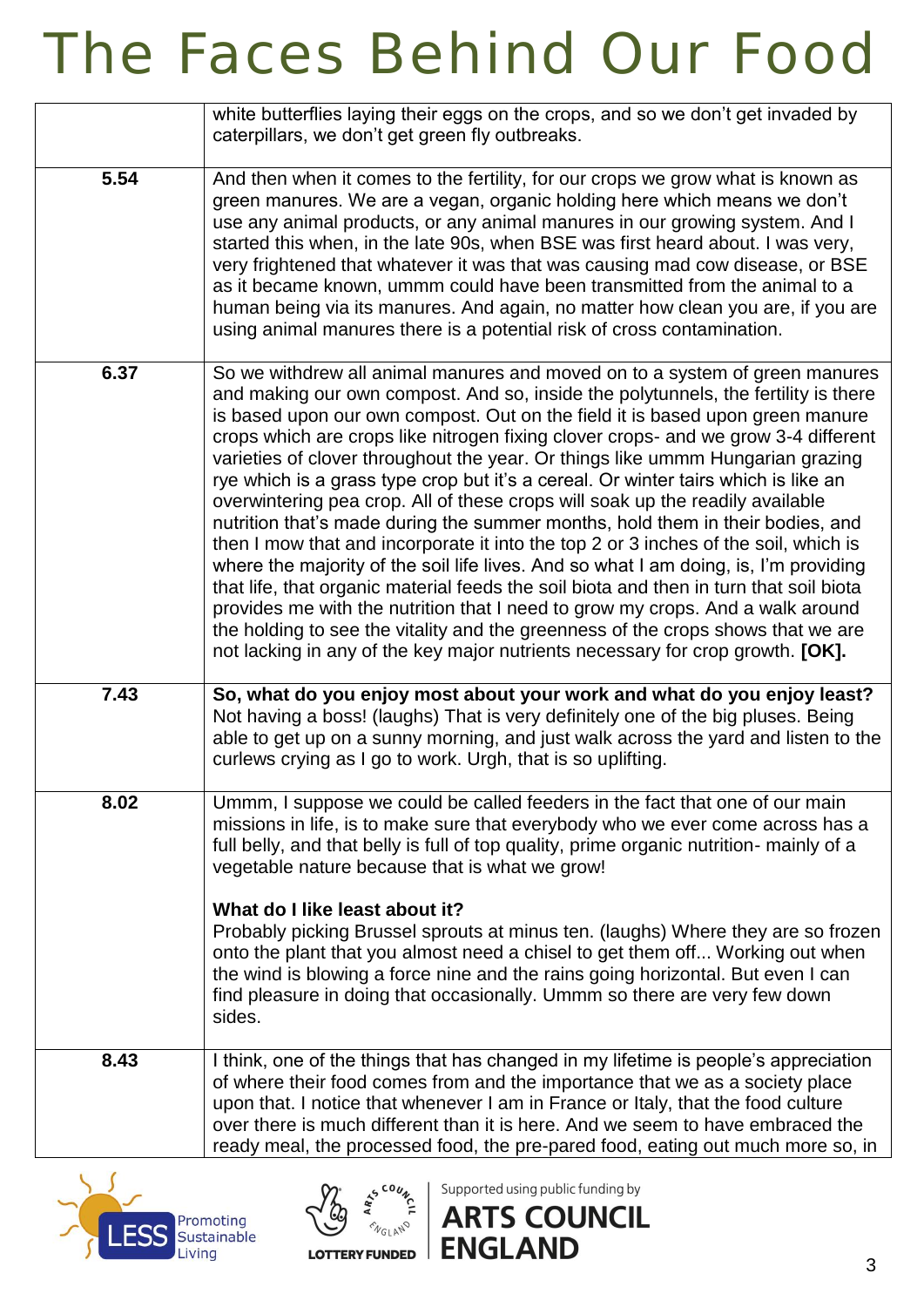|       | a way, than our foreign counterparts have.                                                                                                                                                                                                                                                                                                                                                                                                                                                                                                                                                                                                                                                                                                                                                                                                    |
|-------|-----------------------------------------------------------------------------------------------------------------------------------------------------------------------------------------------------------------------------------------------------------------------------------------------------------------------------------------------------------------------------------------------------------------------------------------------------------------------------------------------------------------------------------------------------------------------------------------------------------------------------------------------------------------------------------------------------------------------------------------------------------------------------------------------------------------------------------------------|
| 9.15  | And therefore I feel that the value that people place upon local production has<br>gone down over my lifetime. So actually making it so that it is financially viable<br>when you've got supermarkets waring against each other over price, when they<br>have other lines so they can do loss leaders, we haven't got other lines and so<br>we have to charge a realistic price for our vegetables to remain financially viable.<br>[hmmm].                                                                                                                                                                                                                                                                                                                                                                                                   |
| 9.38  | So, you touched on a lot of this, but are there any other key changes that<br>you have noticed in the farming industry since you first started?<br>I think one of the biggest is that, I mean I grew up and went to school in<br>Blackpool. I was educated at Arnold School, which was a boys only school down<br>south shore in Blackpool. And within a five minute walk at a lunch time, beyond<br>our playing fields, I was in an absolute haven of market gardens. All of these<br>market gardens were producing a plethora of different crops and the majority of<br>all of those crops were being sold locally into the fruit and vegetable merchants<br>within Blackpool, into the hotel trade within Blackpool.                                                                                                                       |
| 10.21 | All of that has changed in my lifetime and all of those market gardens have now<br>gone. And now we are almost a rarity in our area; of a small-scale market-<br>gardening vegetable family, still producing a wide range of vegetables and selling<br>them locally.                                                                                                                                                                                                                                                                                                                                                                                                                                                                                                                                                                          |
| 10.37 | On the other side, obviously technology has increased phenomenally over the<br>last 35 years. And we have seen the advent of things like thermo-formed<br>plastics, cold-chain supply solutions, which has allowed the bigger marketers' to,<br>if you like, encroach on what was our domain 30, 40 years ago. As I said earlier,<br>they once refused to deal in fruit and vegetables because of its perishable<br>nature. And yet, with advances in technology such as the mentioned thermos-<br>formed plastics, modified atmosphere packaging, cold chain from field to plate;<br>this has revolutionised the marketing arena and has allowed the much bigger<br>stores                                                                                                                                                                   |
| 11.20 | And what this has lead too is much bigger farms. And the thing that frightens me<br>about that, is that in, an era that we are living through at the moment where<br>climate change is becoming more and more real as every year turns, that on a<br>small scale if I am flooded, then we lose quite a small amount of production. I<br>know of 1000 and 2000 acre vegetable farms that over the last five years have<br>more or less lost all of their production. And that is, not only financially damaging<br>for the farm, it completely and utterly wipes them out. Whereas we can survive<br>because we can adapt and change what it is that we are doing. And I just think<br>that seeing as food is one of the key important ingredients to human existence,<br>how little emphasis we place upon its wellbeing and food production. |
| 12.11 | So, I think the changes, you know they have been good for our burgeoning<br>society, but we have lost a lot of local production, we've lost a lot of local<br>production skills, we have lost a lot of the localised varieties that growers like<br>myself used to grow 40 years ago. And nowadays it is a global seeds trade, it is                                                                                                                                                                                                                                                                                                                                                                                                                                                                                                          |





Supported using public funding by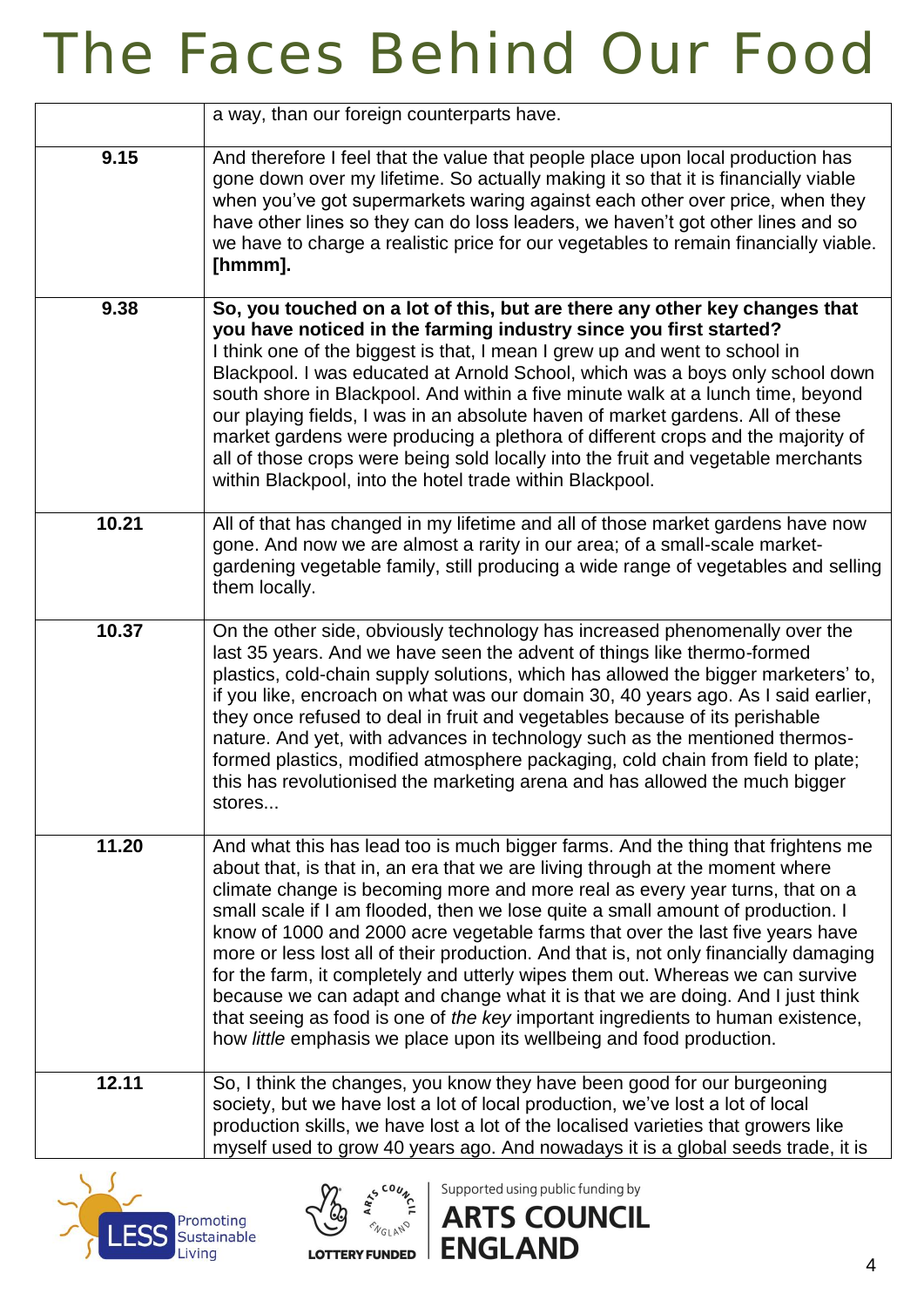|       | a global food trade and yet it is little over 60 years since a little man with the first                                                                                                                                                                                                                                                                                                                                                                                                                                                                                                                                                                                                                                                                                                                                                                                                                                                                                                                                                                                       |
|-------|--------------------------------------------------------------------------------------------------------------------------------------------------------------------------------------------------------------------------------------------------------------------------------------------------------------------------------------------------------------------------------------------------------------------------------------------------------------------------------------------------------------------------------------------------------------------------------------------------------------------------------------------------------------------------------------------------------------------------------------------------------------------------------------------------------------------------------------------------------------------------------------------------------------------------------------------------------------------------------------------------------------------------------------------------------------------------------|
|       | name of Adolf actually cut our fair nation isle off from the rest of the world and if                                                                                                                                                                                                                                                                                                                                                                                                                                                                                                                                                                                                                                                                                                                                                                                                                                                                                                                                                                                          |
|       | that was to happen today, 74% of the fruit and vegetables that are on our                                                                                                                                                                                                                                                                                                                                                                                                                                                                                                                                                                                                                                                                                                                                                                                                                                                                                                                                                                                                      |
|       | supermarket shelves would disappear overnight.                                                                                                                                                                                                                                                                                                                                                                                                                                                                                                                                                                                                                                                                                                                                                                                                                                                                                                                                                                                                                                 |
| 12.53 | As I have said in the past, we are only nine meals from anarchy as a society.                                                                                                                                                                                                                                                                                                                                                                                                                                                                                                                                                                                                                                                                                                                                                                                                                                                                                                                                                                                                  |
|       | (sound of voices in distance).                                                                                                                                                                                                                                                                                                                                                                                                                                                                                                                                                                                                                                                                                                                                                                                                                                                                                                                                                                                                                                                 |
|       |                                                                                                                                                                                                                                                                                                                                                                                                                                                                                                                                                                                                                                                                                                                                                                                                                                                                                                                                                                                                                                                                                |
| 12.59 | So you touched on climate change, can you build on that a little more?<br>Have you noticed the impacts of climate change becoming a real issue for<br>you as a farmer? And how have you adapted?<br>When I first moved to Pilling and started farming these very very rich fertile silty<br>soils that we have here in Pilling, which are quite good soils as regards fertility,                                                                                                                                                                                                                                                                                                                                                                                                                                                                                                                                                                                                                                                                                               |
|       | ummm for growing crops like vegetables. I used to grow the same, more or less<br>the same range of vegetables that I grow today, but I used to do things like<br>overwinter my carrots outdoors because we didn't have the intensity of the<br>rainfall events that we are now seeing. Ummm I think we actually experience one<br>quite serious flood in our first 20 years here at Bradshaw Lane. And we have<br>experienced four quite serious floods in the last six years here at Bradshaw<br>Lane. Though the intensity of rainfall events seems to me to be increasing. Our<br>lands are sitting wetter for longer throughout the year. This has meant that<br>weeding is getting more and more of a bind because organic systems of weed<br>control rely upon the soil being dry enough to desiccate the weeds and that takes<br>two or three days. And it's been very, very difficult these last two summers to find<br>those two or three days when our soils will remain dry.                                                                                        |
| 12.33 | So we have had to adapt the way that we grow. We are using a lot more weed<br>control mulches than we ever used to use. We are not growing overwintering<br>carrots as they now rot in the ground. (laughter in distance and washing<br>machines) We have given up growing parsnips completely because our ground<br>has become unsuitable- again due to waterlogging, due to the more intense<br>rainfall events. (voices In distance) And we have started growing more summer<br>crops that we know we have got good summer conditions for growing. Crops like<br>the squash-these crops have become more enjoyed by society in my lifetime<br>and admittingly, they weren't around some $20 - 30$ years ago. But these are<br>perfect crops for us because we can grow them, harvest them while they're still,<br>the ground is still workable in September, and then store them inside the, poly<br>tunnels and buildings right through until January – so we have a four months<br>sales window. And we are moving on to more crops like that as climate change<br>bites. |
| 15.34 | My big fear is that we are just going to get warmer and wetter and that the storm<br>and rain events are going to become more ferocious. [hmmm, yeah. Ummm<br>OK and so]                                                                                                                                                                                                                                                                                                                                                                                                                                                                                                                                                                                                                                                                                                                                                                                                                                                                                                       |
| 15.51 | What about Brexit. Do you see the leave vote having an impact on the                                                                                                                                                                                                                                                                                                                                                                                                                                                                                                                                                                                                                                                                                                                                                                                                                                                                                                                                                                                                           |
|       | organic industry or farming? In general?                                                                                                                                                                                                                                                                                                                                                                                                                                                                                                                                                                                                                                                                                                                                                                                                                                                                                                                                                                                                                                       |
|       | I see it having an effect upon farming because I believe the figure is in excess of                                                                                                                                                                                                                                                                                                                                                                                                                                                                                                                                                                                                                                                                                                                                                                                                                                                                                                                                                                                            |
|       | 70% of UK agricultural production is now exported, which, to me, being an island                                                                                                                                                                                                                                                                                                                                                                                                                                                                                                                                                                                                                                                                                                                                                                                                                                                                                                                                                                                               |





Supported using public funding by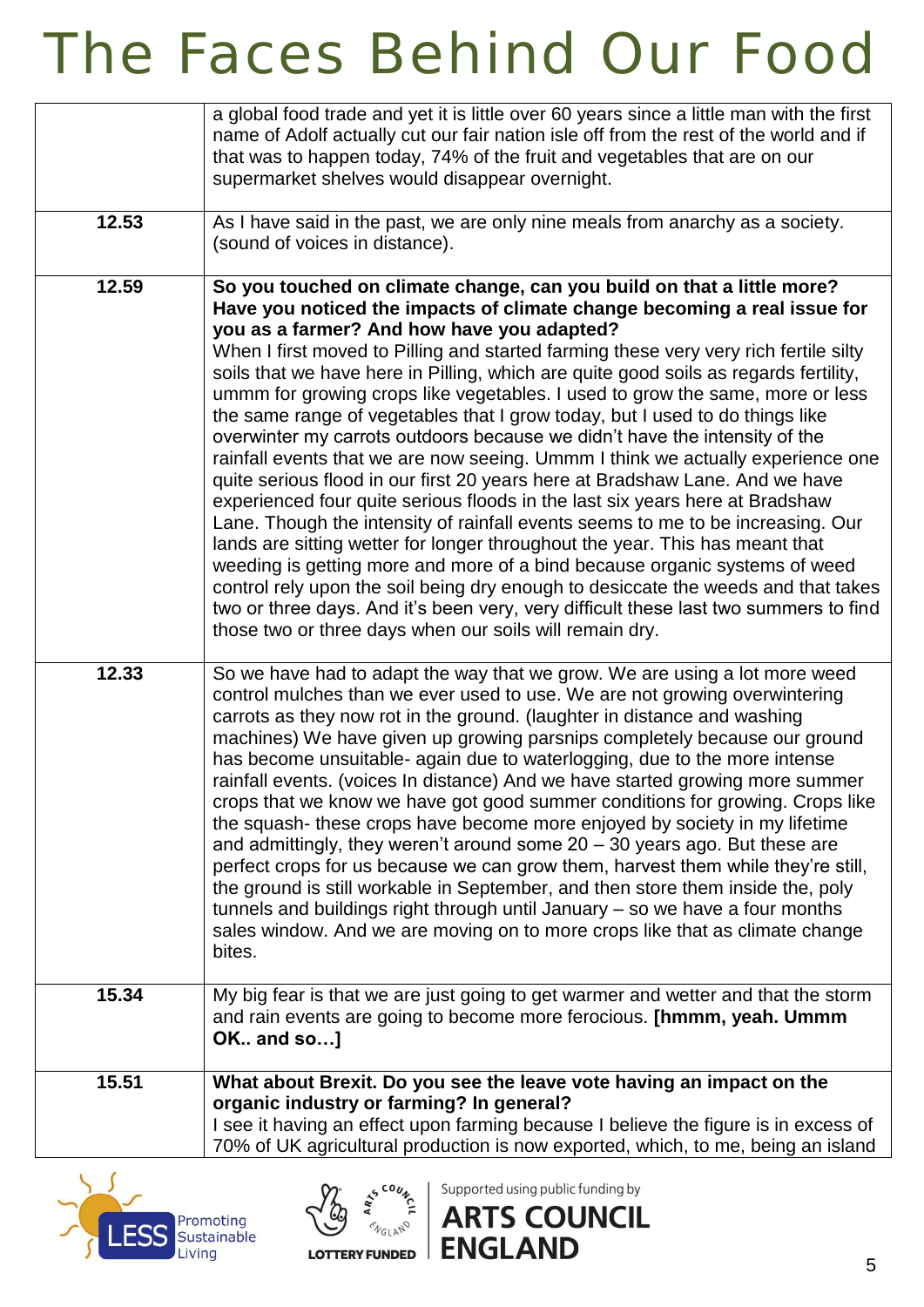|       | nation is again a nonsense. We are importing 75% of what we eat and are<br>exporting 70%+ of what we produce. And I think Brexit, I trade across borders<br>and between nations, is probably going to have an impact on one form of another<br>in the big Ag environment.                                                                                                                                                                                                                                                                                                                                                                                                                                                                                                                                                                                                                                                                                                                                                                                                                                                                                                                                                                                                                 |
|-------|-------------------------------------------------------------------------------------------------------------------------------------------------------------------------------------------------------------------------------------------------------------------------------------------------------------------------------------------------------------------------------------------------------------------------------------------------------------------------------------------------------------------------------------------------------------------------------------------------------------------------------------------------------------------------------------------------------------------------------------------------------------------------------------------------------------------------------------------------------------------------------------------------------------------------------------------------------------------------------------------------------------------------------------------------------------------------------------------------------------------------------------------------------------------------------------------------------------------------------------------------------------------------------------------|
| 16.29 | I also see that big Ag is supported by subsidies. Many, many large scale farmers,<br>who in effect don't need the subsidies receive very, very large subsidy cheques,<br>and while we have been a part of Europe, and if you like, it's been the European<br>pot that's been paying those subsidies, will that continue when it is the UK<br>government that have to pay and write £100,000+ cheques to what are already<br>very wealthy farmers and land owners?                                                                                                                                                                                                                                                                                                                                                                                                                                                                                                                                                                                                                                                                                                                                                                                                                         |
| 16.54 | Whether that will change and we will move more onto the European model of<br>how their money is spent i.e. supporting people like myself and many small-scale<br>localised producers, that is a hope of mine. And I will certainly be part of some of<br>those discussions within DEFRA, and certainly within the organic movement<br>through the Organic Research Centre and our own organisation – the Organic<br>Growers Alliance. We will be fighting for more support for the smaller scale<br>localised producer, because not only do we see that as a risk-mitigator against<br>climate change, and local food production, we also see that any international<br>trade is not going to affect that trade. Ummm I think it's going to be more difficult<br>for us to import certain crops, and I think we will see a price rise on some crops-<br>especially those that are traded globally in the dollar, seeing as the pound has<br>fallen so much against the dollar. Ummm as regards our own business, I am<br>incredibly hopeful that as some of these changes take place, <i>hopefully</i> , as I say,<br>more people will support people like ourselves that are producing locally, paying<br>local labour and encouraging more people to work in our beautiful countryside. |
| 18.15 | So, you mentioned the Organic Growers Alliance, can you just tell us a bit<br>more about what that is and what you do?<br>The Organic Growers Alliance was first set up under a slightly different name -<br>called the Organic Growers Association way back in the mid 80's, just as<br>commercial organic growing was starting here within the UK. It was originally set<br>up as a support and representative body of organic horticulturalists and market<br>gardeners, vegetable producers, fruit producers And the whole idea of it<br>basically was that we as the growers were, if you like, trying to take more control<br>over our destiny. So instead of being told by a minister from an unknown<br>government department, or a sub division of what was in the day the Ministry of<br>Agriculture, these days the Department of Environment, Food and Rural Affairs;<br>ummm we wanted to be able to communicate on mass to these people and felt<br>that a representative and support organisation.                                                                                                                                                                                                                                                                         |
| 19.21 | So these days we are the Organic Growers Alliance. We are an alliance of small<br>to medium scale vegetable and fruit producers, not just here in within the UK but<br>within Europe. We have 250 UK members at the moment, ummm, who are<br>mainly producing quite wide ranges of crops; mainly marketing locally and direct<br>to the consumer. We get together on an annual basis at least two or three times.<br>So we run an AGM, we run a conference- the Organic Producers Conference-<br>along with ummm Elm farm. (mobile phone ringing).                                                                                                                                                                                                                                                                                                                                                                                                                                                                                                                                                                                                                                                                                                                                        |





Supported using public funding by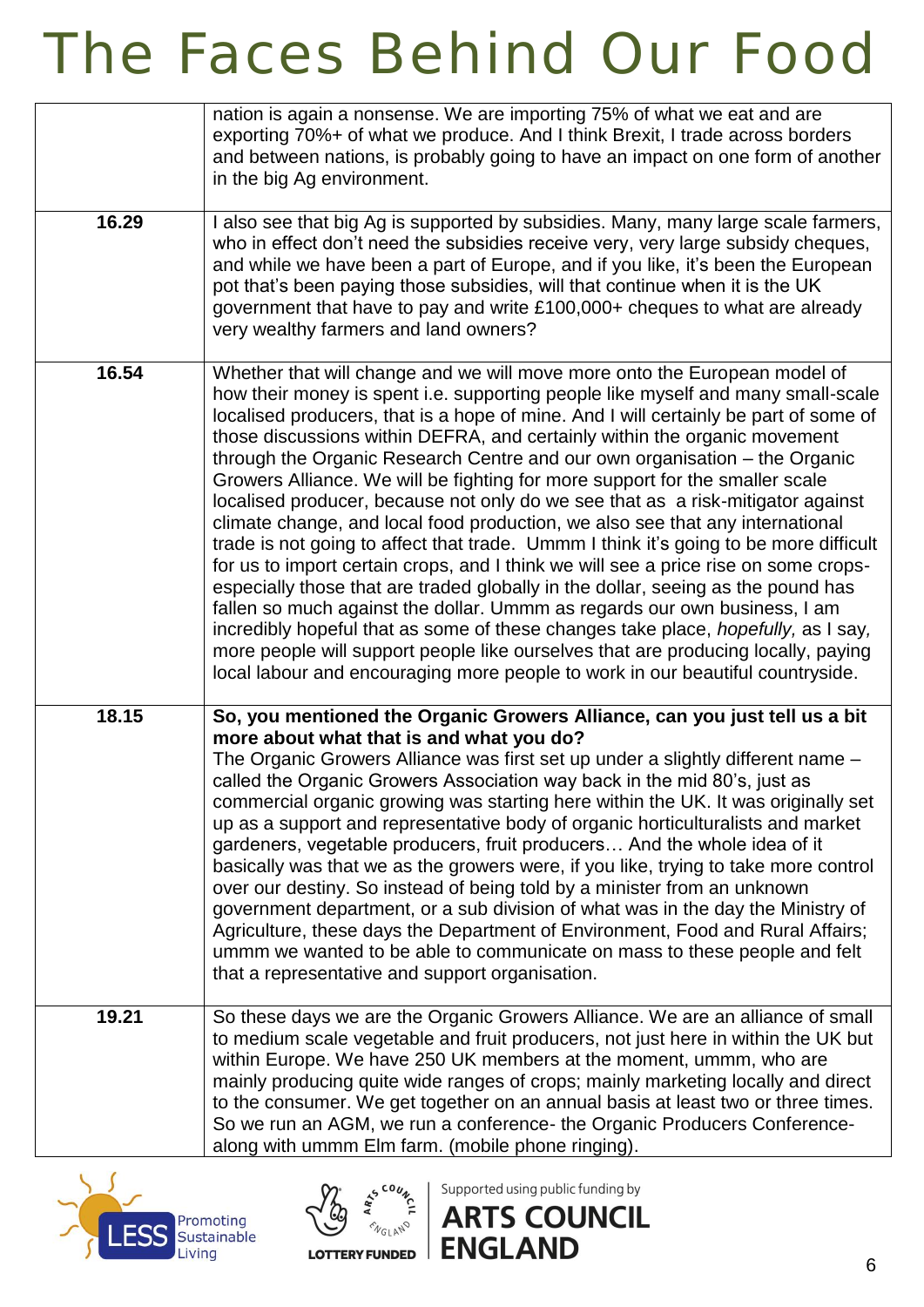|       | And the idea of that is that again we look at the technical aspects of production.<br>And ummm<br>(laughs). What the hell is that?! (laughs)<br>[Debra: not mine]<br>Thank you!                                                                                                                                                                                                                                                                                                                                                                                                                                                                                                                                                                                                                                                                                                                                                                                                                     |
|-------|-----------------------------------------------------------------------------------------------------------------------------------------------------------------------------------------------------------------------------------------------------------------------------------------------------------------------------------------------------------------------------------------------------------------------------------------------------------------------------------------------------------------------------------------------------------------------------------------------------------------------------------------------------------------------------------------------------------------------------------------------------------------------------------------------------------------------------------------------------------------------------------------------------------------------------------------------------------------------------------------------------|
| 20.11 | So, ummm, yes. On an annual basis we are running, ummm, two or three<br>national events. So we will have a get together on a grower's holding. Ummm,<br>we like to go to other grower's holdings. We love looking at other people's<br>weeds, and love hearing their disaster stories, as well of course hearing success<br>stories from which we all learn. It is amazing how, when you bring like-minded<br>people together who are all working in the same arena, how the innovation flows.<br>And what may be an inconsequential little development that I made 20 years ago<br>that I have used most of my growing career, but to a newcomer that could<br>actually revolutionise how they do things - like sowing seeds and make them that<br>little bit more efficient which will of course help them their financial viability.                                                                                                                                                             |
| 21.02 | We are very against re-inventing the wheel on every organic holding in the<br>country. So if we have learnt the correct crop spacing for growing lets say crops<br>of baby leaf spinach or crops of salad leaves, then of course we freely pass on<br>that information either through the forum on our website<br>(www.organicgrowersalliance.co.uk), or through our magazine which we publish<br>quarterly- the Organic Grower- again available through our website or as a<br>member of our magazine. Again, the whole thrust of that is the support side of it,<br>which is the technical - how do you do this? And what is the best way to do this?                                                                                                                                                                                                                                                                                                                                             |
| 21.40 | We also do crop reports on a quarterly basis from around the country; weather<br>reports on an annual, on a quarterly basis from around the country – just<br>because farming can be such an isolating business. You can sit for hours and<br>hours and hours listening to radio 4 on the tractor radio, not talking or seeing<br>another human being. So, to have that feeling of comradery – that there are<br>other people like you trying to achieve the same aims and goals that you are<br>doing is a wonderful, wonderful support mechanism. And again, when it comes to<br>representation, to be around that table inside DEFRA; to be around that table<br>inside the Organic Research Centre, or the Soil Association, or within Organic<br>Farmers and Growers (two of the certification bodies that we all have to licence<br>with as organic producers here in the UK). To take part in those discussion, to<br>help influence the future and the way that we take organic production. |
| 22.36 | Sometimes the needs and wishes of a consumer are slightly at odds with the<br>needs and wishes of a producer and to negotiate through, what can be seen as a<br>brick wall, to my mind is a better way forward that just telling people no, this is<br>how we do it and this, we've got to do it this way. I think that once people are<br>educated and understand why things are done in a certain way, then they will<br>accept it much more freely than if they are being told they have to do it that way.<br>[OK]. (washing machine beeping, mobile phone ringing)                                                                                                                                                                                                                                                                                                                                                                                                                             |
| 23.06 | Ummm, so can I ask about the volunteers? You have you started having<br>volunteers come on a Thursday?                                                                                                                                                                                                                                                                                                                                                                                                                                                                                                                                                                                                                                                                                                                                                                                                                                                                                              |





Supported using public funding by

**ART** 

**S COUNCIL**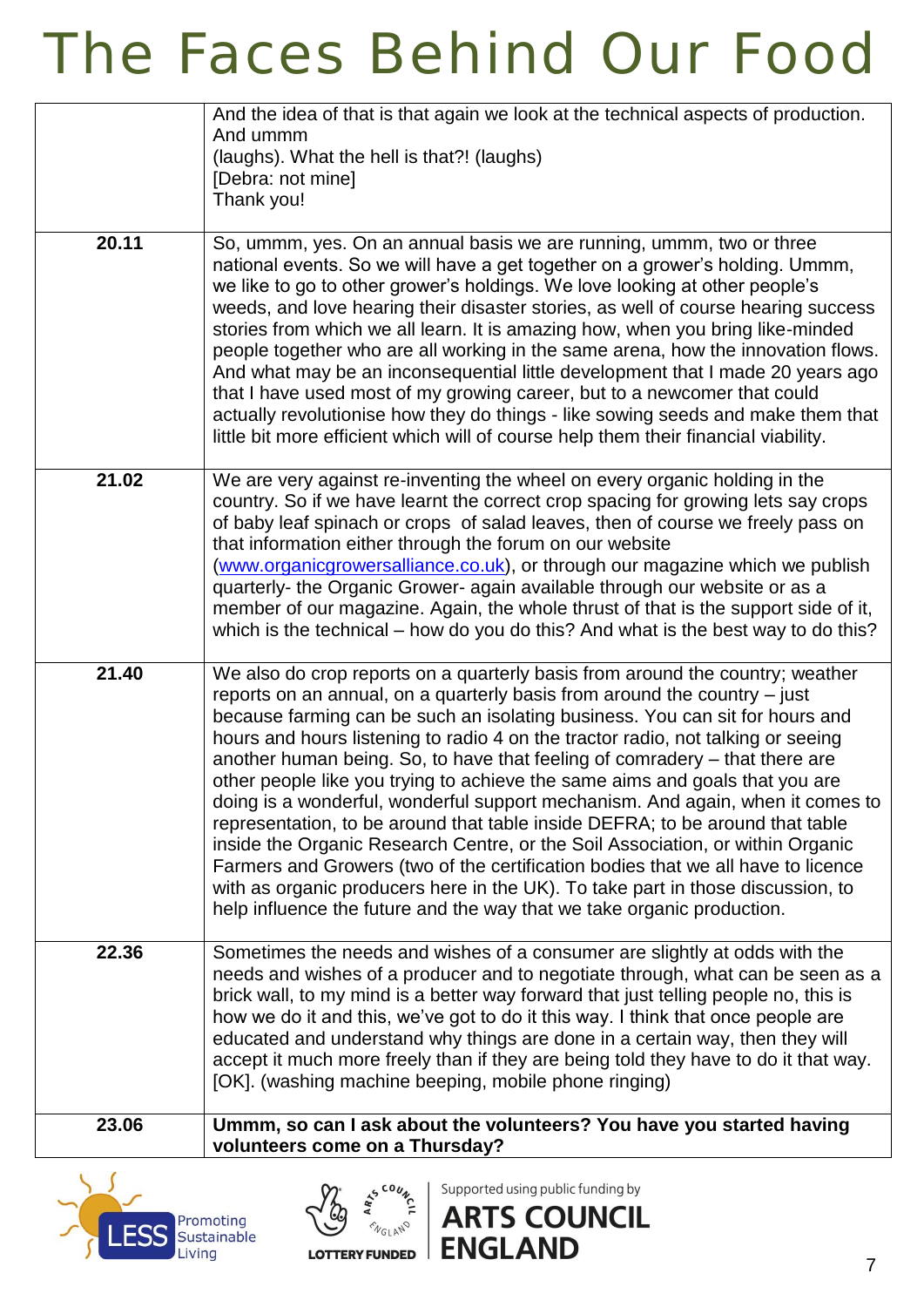|       | (phone ringing) [Ummm, I'll wait.]<br>What is that?<br>[Debra: Its David's telephone].<br>[There we are. Volunteers? Maybe you want to come on this?]<br>[Debra: I'm not a volunteer!]<br>[I know but your thoughts?]<br>[Debra: It's compulsory]<br>It's compulsory!?                                                                                                                                                                                                                                                                                                                                                                                                                                                                                                                                                                                                                                                                                                                                                                                                                                                                                                                                                                                                                                                                             |
|-------|----------------------------------------------------------------------------------------------------------------------------------------------------------------------------------------------------------------------------------------------------------------------------------------------------------------------------------------------------------------------------------------------------------------------------------------------------------------------------------------------------------------------------------------------------------------------------------------------------------------------------------------------------------------------------------------------------------------------------------------------------------------------------------------------------------------------------------------------------------------------------------------------------------------------------------------------------------------------------------------------------------------------------------------------------------------------------------------------------------------------------------------------------------------------------------------------------------------------------------------------------------------------------------------------------------------------------------------------------|
| 23.28 | So, why have you started having volunteers come here, and what do they<br>bring? And what do you hope from, from the Thursday volunteer day?<br>All of the volunteers, we started using volunteers about five years ago. As the<br>recession really bit on our business and people were told through the daily rags<br>and every news bulletin on the daily news that you've got to tighten your belts,<br>don't waste everything, look at your food usage etc. etc. we saw our business<br>basically fall off a cliff.                                                                                                                                                                                                                                                                                                                                                                                                                                                                                                                                                                                                                                                                                                                                                                                                                            |
| 24.00 | And over the nine years of the recession we lost over 70% of our trade. So, we<br>have had to adapt to the new world order, if you like. And to me, even though<br>were managing to keep on top of the crop production, there are a lot of ancillary<br>jobs that farmers do -looking after the environment, coppicing trees, making sure<br>everything is kept neat and tidy etc.                                                                                                                                                                                                                                                                                                                                                                                                                                                                                                                                                                                                                                                                                                                                                                                                                                                                                                                                                                 |
| 24.28 | Not just from an aesthetic point of view - but as I was explaining earlier, our<br>production system is an agro-forestry system and that includes allowing wild<br>belts of thistles and nettles and docs to grow through their lifecycle because all of<br>these plants are important for insects. Insects are important for birdlife. And if<br>you want to be considering the environment, we have to be considering that from<br>the ground up and make sure that each part of that chain is in place so that we<br>have each part of the ecosystem functioning correctly. It has taken me 30+ years<br>to develop the organic system that we are now producing on today, and, I feel<br>that we were just not keeping on top, if you like, our environmental management.<br>So a lot of the work that we do with the volunteers is keeping that side of it under<br>control. A lot of the people who approach us to come and volunteer here are<br>either back garden gardeners; they're looking to take on an allotment. And what<br>they are looking to get out of the deal is to increase their knowledge of how to<br>produce vegetables. And I don't think there is anything better than working<br>alongside somebody like myself, because I have the confines that the amateur<br>gardener doesn't have which is the commercial world. |
| 25.46 | We are looking to produce top quality, that is on a par with the supermarket<br>quality. So we are looking to be innovative in the crops that we produce-so we<br>are always trialling new crops and if I can shortcut some of the mistakes that<br>amateur gardeners make, and the best one- the best example- is lettuce.                                                                                                                                                                                                                                                                                                                                                                                                                                                                                                                                                                                                                                                                                                                                                                                                                                                                                                                                                                                                                        |
| 26.08 | You go along to the garden centre and you buy a packet of lettuce seeds and<br>you sow them. And up sprout 120 lettuces which you all prick out and then you<br>go and plant out 120 lettuces. And show me a human being that can eat more<br>than one lettuce a week. So that 119 that you've just wasted. Now with me telling                                                                                                                                                                                                                                                                                                                                                                                                                                                                                                                                                                                                                                                                                                                                                                                                                                                                                                                                                                                                                    |





Supported using public funding by